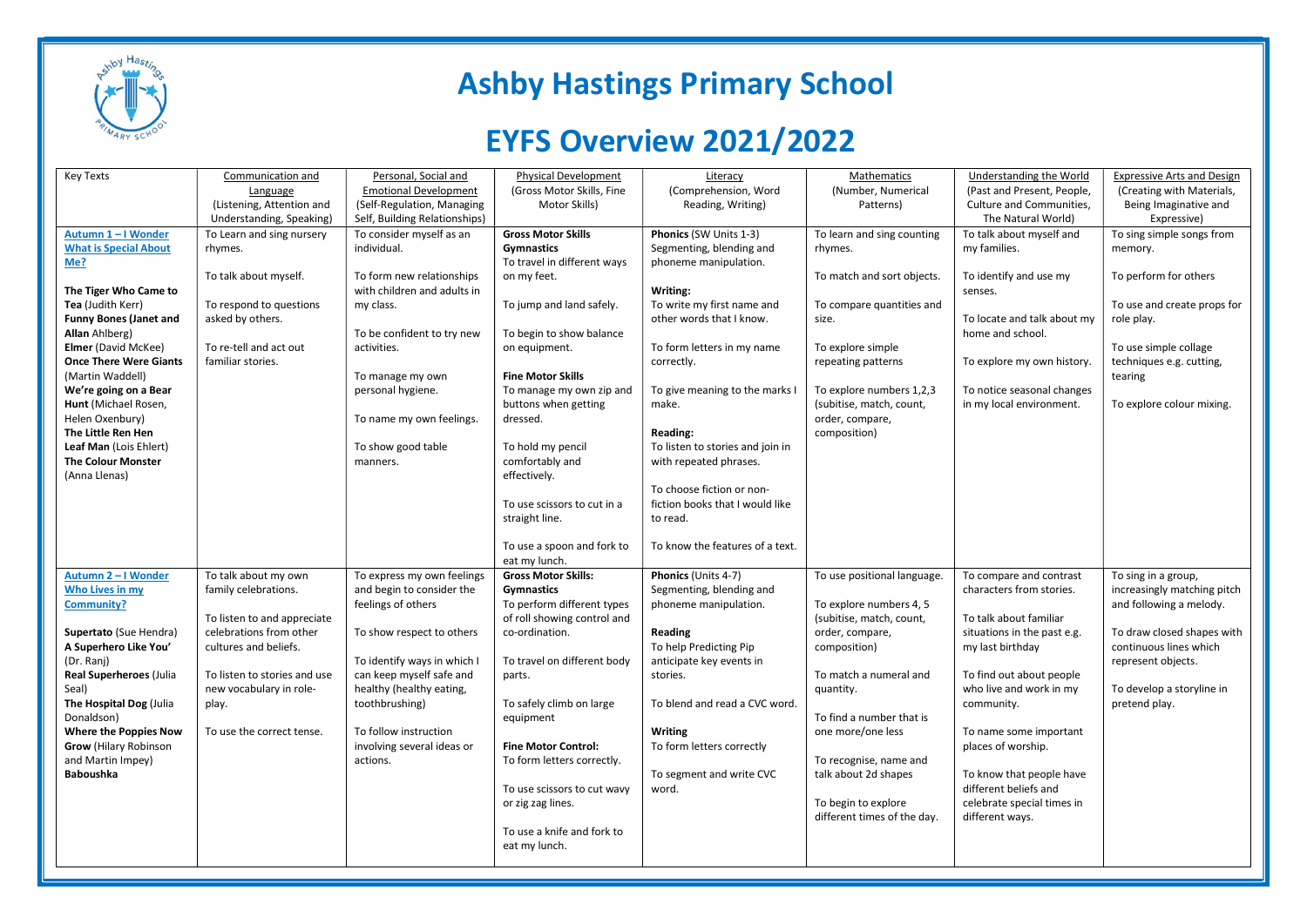| <b>Key Texts</b>                 | Communication and            | Personal, Social and          | <b>Physical Development</b>                           | Literacy                       | Mathematics                 | Understanding the World                          | <b>Expressive Arts and Design</b> |
|----------------------------------|------------------------------|-------------------------------|-------------------------------------------------------|--------------------------------|-----------------------------|--------------------------------------------------|-----------------------------------|
|                                  | Language                     | <b>Emotional Development</b>  | (Gross Motor Skills, Fine                             | (Comprehension, Word           | (Number, Numerical          | (Past and Present, People,                       | (Creating with Materials,         |
|                                  | (Listening, Attention and    | (Self-Regulation, Managing    | Motor Skills)                                         | Reading, Writing)              | Patterns)                   | Culture and Communities,                         | Being Imaginative and             |
|                                  | Understanding, Speaking)     | Self, Building Relationships) |                                                       |                                |                             | The Natural World)                               | Expressive)                       |
| Spring 1-I Wonder                | To ask questions to find out | To identify and moderate      | <b>Gross Motor Skills</b>                             | Phonics (Units 8-11)           | To find out about zero.     | To recognise similarities                        | To listen attentively, move       |
| What it Would be like to         | more and check I             | my own feelings.              | Dance:                                                | Segmenting, blending and       |                             | and differences between                          | to and talk about music.          |
| live in the Arctic?              | understand what has been     |                               | To change the speed or                                | phoneme manipulation.          | To explore numbers to 8     | life in Ashby and life in                        |                                   |
|                                  | said to me.                  | To identify ways in which I   | shape of my dance                                     |                                | (subitise, match, count,    | other countries.                                 | To talk about how music           |
| <b>The Snowflake Mistake</b>     |                              | can keep myself safe and      | movements.                                            | Reading                        | order, compare,             |                                                  | has made me feel.                 |
| (Lou Treleaven / Maddie          | To listen to and talk about  | healthy (road safety).        |                                                       | To help Sequencing Suki talk   | composition)                | To learn about different                         |                                   |
| Frost)                           | non-fiction to develop new   |                               | To join in with a range of                            | about the beginning, middle    |                             | cultures in other places in                      | To keep to a steady beat          |
| The Loud Winters Nap             | knowledge and vocabulary.    |                               | different movements.                                  | and end of a story.            | To make pairs.              | the world.                                       | with movement or                  |
| (Katie Hudson)                   |                              |                               |                                                       |                                |                             |                                                  | instruments.                      |
| Polar Bear, Polar Bear           | To respond appropriately     |                               | To combine at least two                               | To read a few common           | To combine two groups.      | The notice the seasonal                          |                                   |
| (Eric Carle)                     | to others during role-play.  |                               | movements to form a short                             | exception words.               |                             | changes around me.                               | To draw with increasing           |
|                                  |                              |                               |                                                       |                                | To compare mass and         |                                                  | detail.                           |
|                                  |                              |                               | sequence.                                             | <b>Writing</b>                 |                             | To identify and talk about                       |                                   |
|                                  |                              |                               |                                                       |                                | capacity, using             |                                                  |                                   |
|                                  |                              |                               | <b>Fine Motor Skills:</b><br>To form letters that are | To write short captions or     | mathematical vocabulary.    | how the weather has<br>changed with the seasons. |                                   |
|                                  |                              |                               |                                                       | phrases applying my phonic     |                             |                                                  |                                   |
|                                  |                              |                               | consistent in size.                                   | knowledge.                     | To compare and measure      |                                                  |                                   |
|                                  |                              |                               |                                                       |                                | length and height, using    |                                                  |                                   |
|                                  |                              |                               | To use scissors to cut                                | To leave a space between       | mathematical vocabulary.    |                                                  |                                   |
|                                  |                              |                               | around simple shapes                                  | words.                         |                             |                                                  |                                   |
|                                  |                              |                               |                                                       |                                | To order and sequence       |                                                  |                                   |
|                                  |                              |                               |                                                       |                                | important times of the day. |                                                  |                                   |
|                                  |                              |                               |                                                       |                                |                             |                                                  |                                   |
|                                  |                              |                               |                                                       |                                |                             |                                                  |                                   |
|                                  |                              |                               |                                                       |                                |                             |                                                  |                                   |
| Spring 2 - I Wonder How          | To connect ideas in speech.  | To think about the            | <b>Gross Motor Skills:</b>                            | Phonics (Units 8-11)           | To explore numbers to 10.   | To draw information from a                       | To watch and talk about           |
| I Can Look After the             |                              | perspectives of others.       | Dance:                                                | Segmenting, blending and       | (subitise, match, count,    | simple map.                                      | dance and performing art,         |
| <b>World?</b>                    | To use language direct from  |                               | To replicate a                                        | phoneme manipulation.          | order, compare,             |                                                  | expressing my feelings and        |
|                                  | stories in my role play.     | To identify ways in which I   | choreographed song,                                   |                                | composition)                | To look at similarities and                      | responses.                        |
| Old Macdonald had a              |                              | can keep myself safe and      |                                                       | Reading                        |                             | differences between the                          |                                   |
| farm (Rhyme)                     | To use new vocabulary in     | healthy (physical activity).  | To move with developing                               | To help Victor Vocab identify  | To recall number bonds of   | natural world around me in                       | To use drawing to                 |
| <b>Little People Big Dreams:</b> | different contexts.          |                               | control and grace.                                    | how authors have chosen to     | 10.                         | the past and present.                            | represent ideas like              |
| David Attenborough,              |                              |                               |                                                       | use certain words and phrases. |                             |                                                  | movement.                         |
| <b>Greta Thunberg (Maria</b>     |                              |                               | <b>Fine Motor Control:</b>                            |                                | To begin to recognise and   | To talk about how I can                          |                                   |
| Isabel Sanchez Vegara)           |                              |                               | To make sure my letters                               | To read simple sentences and   | name 3d shapes.             | care for our environment.                        | To follow a rhythm using          |
| What the Ladybird Heard          |                              |                               | are orientated correctly on                           | phrases including words with   |                             |                                                  | movements or instruments          |
| Julia Donaldson                  |                              |                               | the line.                                             | digraphs.                      | To copy and create more     | To know about influential                        |                                   |
|                                  |                              |                               |                                                       |                                | complex repeating           | figures and how they have                        |                                   |
|                                  |                              |                               | To use scissors to cut out                            | Writing                        | patterns.                   | had a positive effect on our                     |                                   |
|                                  |                              |                               | more intricate shapes and                             | To write simple phrases,       |                             | natural world.                                   |                                   |
|                                  |                              |                               |                                                       |                                |                             |                                                  |                                   |
|                                  |                              |                               | pictures.                                             | spelling some common           |                             |                                                  |                                   |
|                                  |                              |                               |                                                       | exception words correctly.     |                             |                                                  |                                   |
|                                  |                              |                               |                                                       |                                |                             |                                                  |                                   |
|                                  |                              |                               |                                                       | To re-read what I have         |                             |                                                  |                                   |
|                                  |                              |                               |                                                       | written.                       |                             |                                                  |                                   |
|                                  |                              |                               |                                                       |                                |                             |                                                  |                                   |